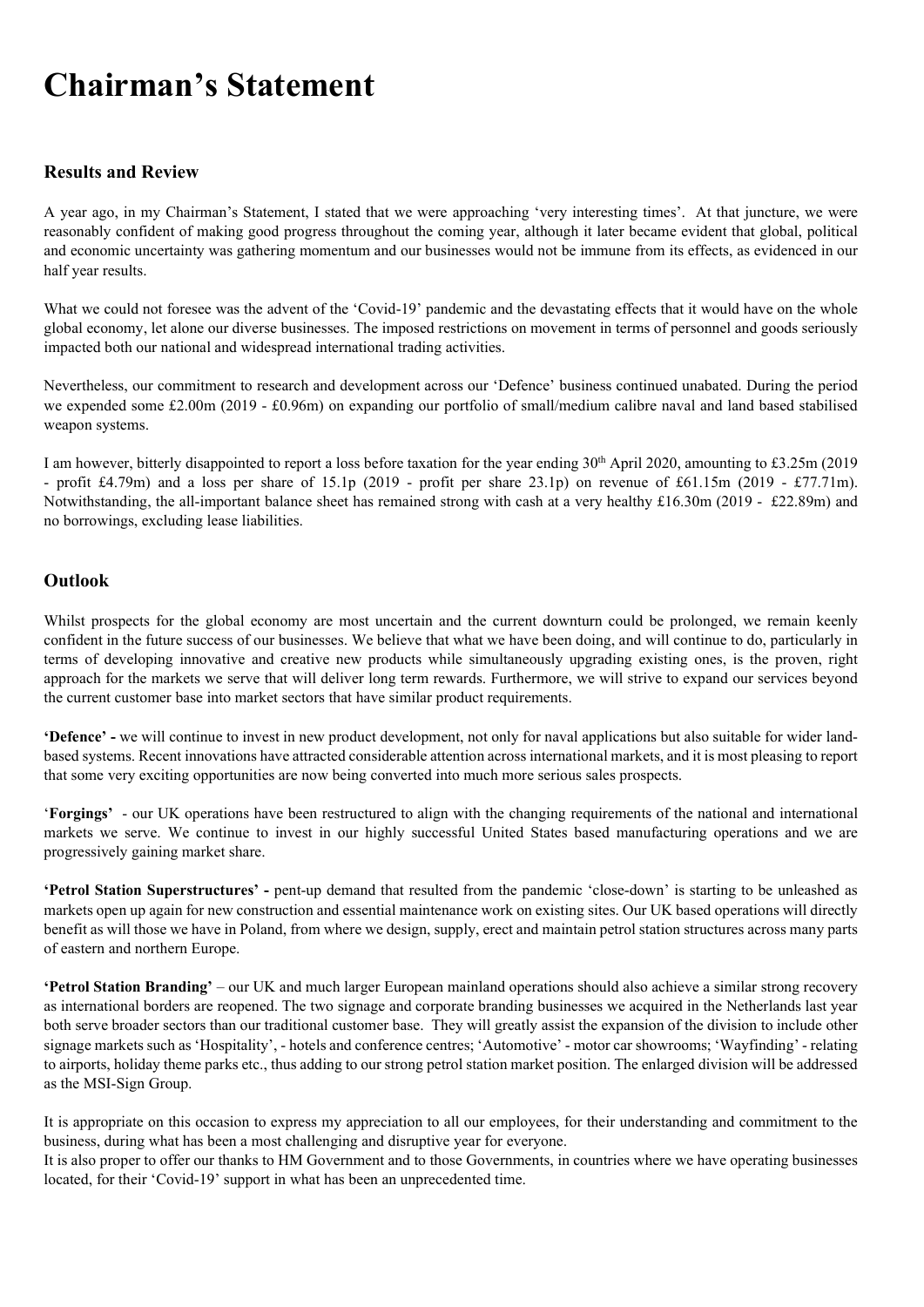We remain committed to moving the business forward again and with the unprecedented experience of the past three months almost behind us, we have the resilience, experience and dedication, along with a great team of people, to achieve our aim. Most importantly, we also enjoy significantly strong financial resources to support and develop opportunities as they arise.

At present the global outlook may be unclear, but with recent positive steps out of the 'lockdown', we are confident that we have the wherewithal not only to progressively recover but also to prosper and take advantage of many exciting opportunities.

All matters considered the Board recommends the payment of a prudent final dividend of 1.75p per share (2019 - 6.5p) making a total for the year of 3.5p (2019 - 8.25p). The final dividend is expected to be paid on 14th August 2020, to those shareholders on the register at the close of business on 17th July 2020.

Michael Bell 30th June 2020

Copies of this announcement are available from the Company's registered office at MS INTERNATIONAL plc, Balby Carr Bank, Doncaster, DN4 8DH, England. The full Annual Report and Accounts, which will include the Notice of AGM, will be posted to shareholders shortly, will be available on the Company's website at www.msiplc.com and will be delivered to the Registrar of Companies after it has been laid before the Company's members at the Annual General Meeting to be held on 10<sup>th</sup> August 2020 at MS INTERNATIONAL plc, Balby Carr Bank, Doncaster DN4 8DH.

Shareholders are advised to read the statement in the full Annual Report and Accounts in relation to the arrangements for the forthcoming Annual General Meeting because of the current restrictions in force relating to public meetings due to Covid 19.

MS INTERNATIONAL plc Michael Bell **Tel: 01302 322133** 

Shore Capital (Nominated Adviser and Broker) Daniel Bush

Tel: 020 7408 4090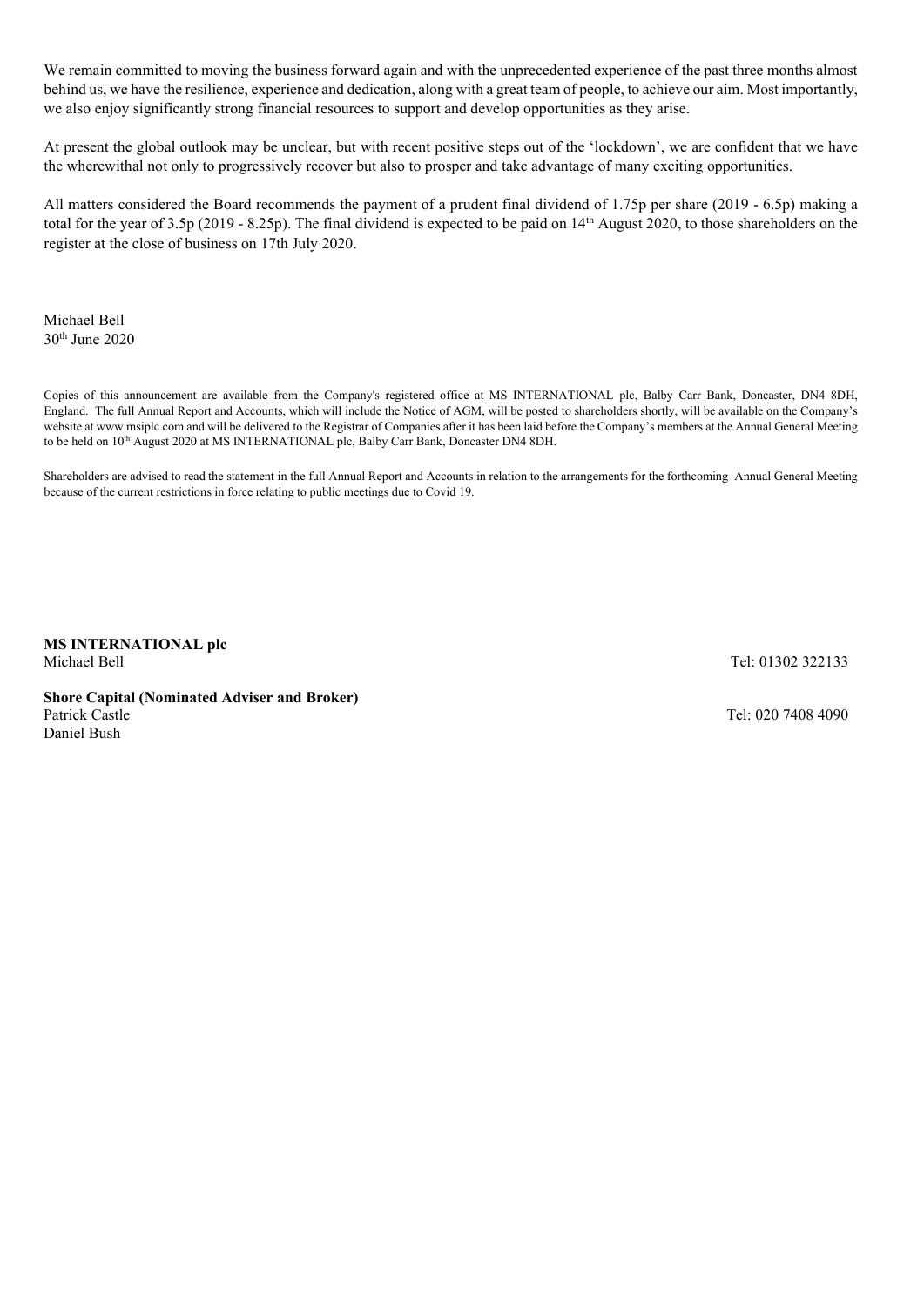# Consolidated income statement

| For the period ended 30th April, 2020                                       |                                        |                                |
|-----------------------------------------------------------------------------|----------------------------------------|--------------------------------|
| Continuing operations                                                       | 2020<br><b>Total</b><br>$\pounds$ '000 | 2019<br>Total<br>$\pounds 000$ |
| Revenue<br>Cost of sales                                                    | 61,153<br>(48, 275)                    | 77,708<br>(56, 131)            |
| Gross profit                                                                | 12,878                                 | 21,577                         |
| Distribution costs<br>Administrative expenses                               | (3, 455)<br>(12, 542)                  | (3,537)<br>(11, 846)           |
|                                                                             | (15,997)                               | (15, 383)                      |
| Group operating (loss) / profit before exceptional items                    | (3, 119)                               | 6,194                          |
| Past service pension costs                                                  |                                        | (1,198)                        |
| Group operating (loss) / profit                                             | (3, 119)                               | 4,996                          |
| Interest received                                                           | 133                                    | 93                             |
| Interest paid                                                               | (103)                                  | (116)                          |
| Other finance costs - pensions                                              | (164)                                  | (186)                          |
|                                                                             | (134)                                  | (209)                          |
| (Loss) / profit before taxation                                             | (3,253)                                | 4,787                          |
| Taxation                                                                    | 762                                    | (975)                          |
| (Loss) / profit for the period attributable to equity holders of the parent | (2, 491)                               | 3,812                          |
| (Loss) / earnings per share: basic and diluted                              | (15.1p)                                | 23.1p                          |

# Consolidated statement of comprehensive income

For the period ended 30th April, 2020

|                                                                                                        | 2020         | 2019  |
|--------------------------------------------------------------------------------------------------------|--------------|-------|
|                                                                                                        | <b>Total</b> | Total |
|                                                                                                        | £'000        | £'000 |
| (Loss) / profit for the period attributable to equity holders of the parent                            | (2, 491)     | 3,812 |
| Exchange differences on retranslation of foreign operations                                            | (55)         | (242) |
| Net other comprehensive loss to be reclassified to profit or loss in subsequent periods                | (55)         | (242) |
| Remeasurement (losses) / gains on defined benefit pension scheme                                       | (2,197)      | 403   |
| Deferred taxation on remeasurement on defined benefit scheme                                           | 545          | (69)  |
| Deferred taxation on revaluation surplus on land and buildings                                         | (110)        |       |
| Net other comprehensive (loss) / income not being reclassified to profit or loss in subsequent periods | (1,762)      | 334   |
| Total comprehensive (loss) / income for the period attributable to equity holders of the parent        | (4,308)      | 3,904 |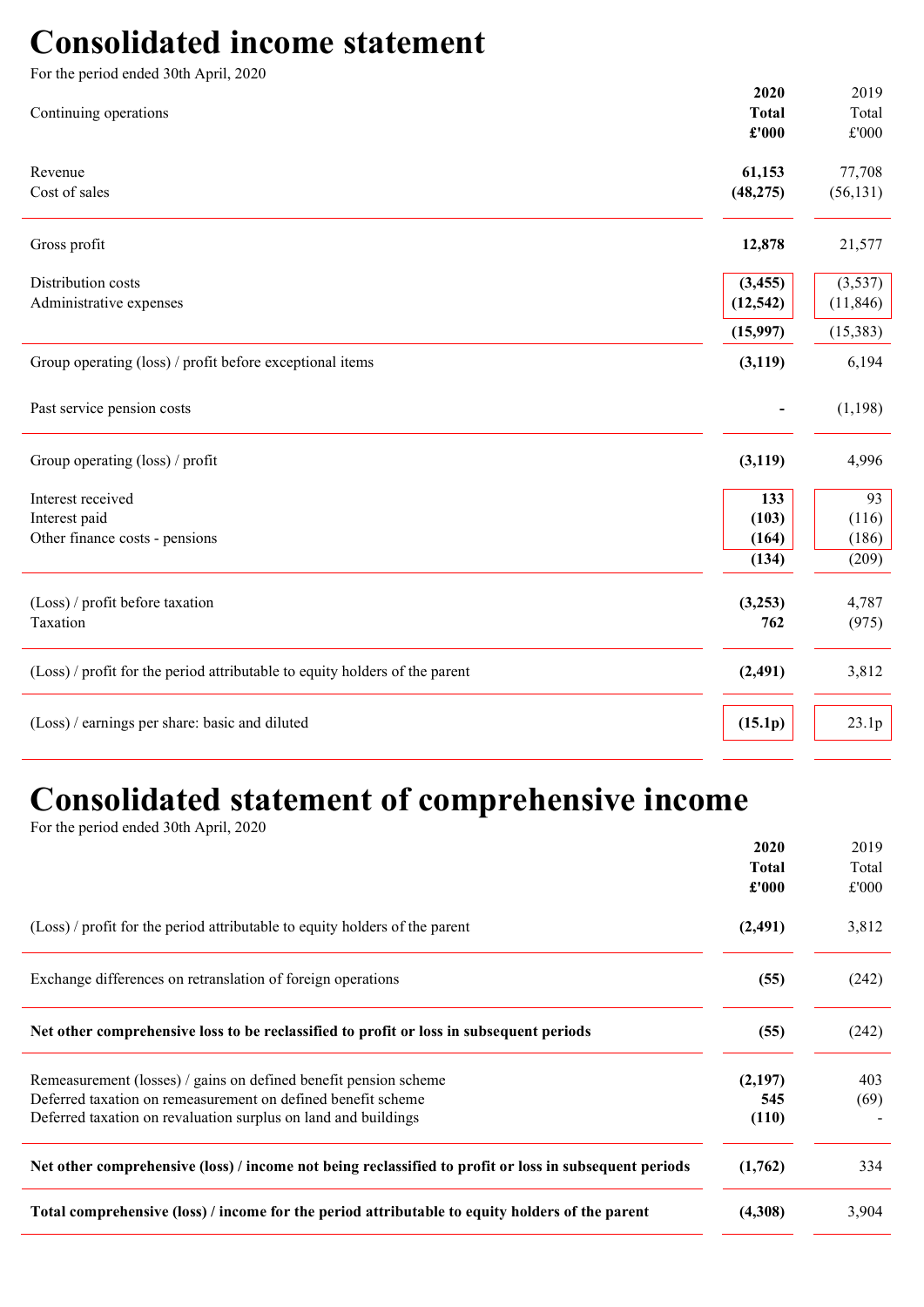# Consolidated and company statement of changes in equity

For the period ended 30th April, 2020

|                                            | Share<br>capital         | Capital<br>redemption<br>reserve | Other<br>reserves        | Revaluation<br>reserve   | Share<br>Premium<br>account | Currency<br>translation<br>reserve | Treasury<br>shares           | Retained<br>earnings | <b>Total</b><br>shareholders'<br>funds |
|--------------------------------------------|--------------------------|----------------------------------|--------------------------|--------------------------|-----------------------------|------------------------------------|------------------------------|----------------------|----------------------------------------|
|                                            | $\pounds 000$            | $\pounds 000$                    | £'000                    | £'000                    | $\pounds 000$               | $\pounds 000$                      | £'000                        | $\pounds 000$        | $\pmb{\pounds}^{\bullet}\mathbf{000}$  |
| (a) Group                                  |                          |                                  |                          |                          |                             |                                    |                              |                      |                                        |
| At 28th April, 2018                        | 1,840                    | 901                              | 2,815                    | 6,055                    | 1,629                       | 521                                | (3,059)                      | 22,698               | 33,400                                 |
| IFRS 15 adjustment                         |                          |                                  |                          |                          |                             |                                    | $\blacksquare$               | (144)                | (144)                                  |
| Profit for the period                      | $\blacksquare$           | $\blacksquare$                   | $\omega$                 | $\omega$                 | $\Box$                      | $\blacksquare$                     | $\omega$                     | 3,812                | 3,812                                  |
| Other comprehensive (loss) / income        | ٠                        | $\overline{a}$                   | ÷,                       | $\overline{a}$           | $\blacksquare$              | (242)                              |                              | 334                  | 92                                     |
| Total comprehensive (loss) / income        | ÷,                       | ÷,                               | ÷,                       | $\overline{a}$           | $\blacksquare$              | (242)                              | $\overline{\phantom{a}}$     | 4,146                | 3,904                                  |
| Dividends paid                             |                          |                                  |                          |                          |                             |                                    | $\overline{a}$               | (1, 362)             | (1, 362)                               |
| At 27th April, 2019                        | 1,840                    | 901                              | 2,815                    | 6,055                    | 1,629                       | 279                                | (3,059)                      | 25,338               | 35,798                                 |
| Loss for the period                        | ÷,                       | $\overline{\phantom{a}}$         | $\blacksquare$           | $\Box$                   | $\blacksquare$              | $\overline{\phantom{a}}$           | $\overline{\phantom{a}}$     | (2,491)              | (2, 491)                               |
| Other comprehensive loss                   |                          |                                  |                          | $\overline{a}$           | $\overline{\phantom{a}}$    | (55)                               | $\overline{\phantom{a}}$     | (1,762)              | (1, 817)                               |
| Total comprehensive loss                   | $\blacksquare$           | $\overline{\phantom{a}}$         | $\blacksquare$           | $\overline{\phantom{a}}$ | $\blacksquare$              | (55)                               | $\blacksquare$               | (4,253)              | (4,308)                                |
| Dividends paid                             |                          |                                  |                          |                          |                             |                                    | $\overline{a}$               | (1, 362)             | (1, 362)                               |
| At 30th April, 2020                        | 1,840                    | 901                              | 2,815                    | 6,055                    | 1,629                       | 224                                | (3,059)                      | 19,723               | 30,128                                 |
| (b) Company                                |                          |                                  |                          |                          |                             |                                    |                              |                      |                                        |
| At 28th April, 2018                        | 1,840                    | 901                              | 1,565                    | 6,055                    | 1,629                       |                                    | (3,059)                      | 18,627               | 27,558                                 |
| IFRS 15 adjustment                         |                          |                                  |                          |                          |                             |                                    |                              | (144)                | (144)                                  |
| Reserve transfer                           |                          | $\overline{a}$                   | 6,055                    | (6,055)                  |                             |                                    |                              |                      |                                        |
| Loss for the period                        | $\overline{\phantom{a}}$ | $\overline{\phantom{a}}$         | $\overline{\phantom{a}}$ | $\overline{\phantom{a}}$ | $\blacksquare$              | $\overline{\phantom{a}}$           | $\overline{\phantom{a}}$     | (233)                | (233)                                  |
| Other comprehensive income                 |                          |                                  |                          |                          |                             |                                    |                              | 334                  | 334                                    |
| Total comprehensive income                 | L.                       | $\blacksquare$                   | $\overline{\phantom{a}}$ | $\mathbf{r}$             | $\sim$                      | $\mathbf{r}$                       | $\mathbf{r}$                 | 101                  | 101                                    |
| Dividends paid                             |                          |                                  |                          |                          |                             |                                    | $\overline{\phantom{m}}$     | (1, 362)             | (1, 362)                               |
| At 27th April, 2019                        | 1,840                    | 901                              | 7,620                    |                          | 1,629                       |                                    | (3,059)                      | 17,222               | 26,153                                 |
| Profit for the period                      |                          | $\blacksquare$                   | $\blacksquare$           | $\overline{\phantom{a}}$ | $\blacksquare$              | $\overline{\phantom{a}}$           | $\overline{\phantom{a}}$     | 1,366                | 1,366                                  |
| Other comprehensive loss                   |                          | $\blacksquare$                   | $\overline{a}$           | $\frac{1}{2}$            | $\overline{a}$              |                                    | $\blacksquare$               | (1,608)              | (1,608)                                |
|                                            | $\blacksquare$           | $\blacksquare$                   | $\blacksquare$           | $\overline{\phantom{a}}$ | $\overline{\phantom{a}}$    | $\blacksquare$                     | $\blacksquare$               | (242)                | (242)                                  |
| Total comprehensive loss<br>Dividends paid |                          |                                  |                          |                          |                             |                                    | $\qquad \qquad \blacksquare$ | (1, 362)             | (1, 362)                               |
| At 30th April, 2020                        | 1,840                    | 901                              | 7,620                    |                          | 1,629                       |                                    | (3,059)                      | 15,618               | 24,549                                 |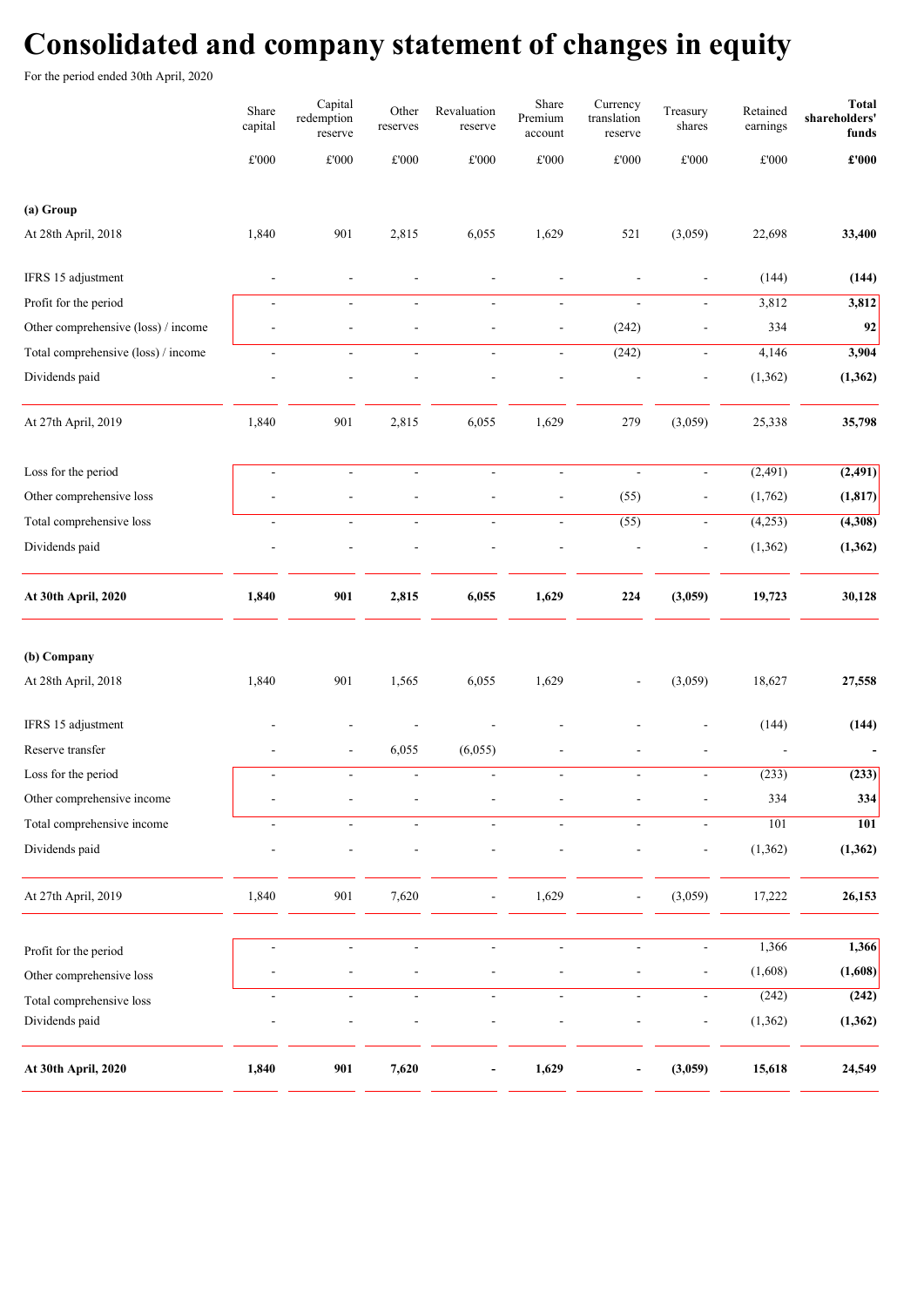# Consolidated and company statements of financial position

At 30th April, 2020

|                                   | Group    |               | Company |               |
|-----------------------------------|----------|---------------|---------|---------------|
|                                   | 2020     | 2019          | 2020    | 2019          |
|                                   | £'000    | $\pounds 000$ | £'000   | $\pounds 000$ |
| <b>ASSETS</b>                     |          |               |         |               |
| <b>Non-current assets</b>         |          |               |         |               |
| Property, plant and equipment     | 20,111   | 20,426        | 1,121   | 1,265         |
| Right-of-use assets               | 1,214    |               | 5,943   |               |
| Intangible assets                 | 4,140    | 4,483         |         |               |
| Investments in subsidiaries       |          |               | 18,036  | 15,036        |
| Deferred income tax asset         | 1,875    | 1,156         | 1,875   | 1,241         |
|                                   |          |               |         |               |
|                                   | 27,340   | 26,065        | 26,975  | 17,542        |
|                                   |          |               |         |               |
| <b>Current assets</b>             |          |               |         |               |
| Inventories                       | 15,857   | 12,624        | 1,543   | 1,462         |
| Trade and other receivables       | 4,589    | 7,044         | 15,433  | 22,489        |
| Income tax receivable             | 719      | 44            | 139     | 21            |
| Prepayments                       | 1,775    | 1,774         | 296     | 299           |
| Cash and cash equivalents         | 16,125   | 22,886        |         |               |
|                                   |          |               |         |               |
|                                   | 39,065   | 44,372        | 17,411  | 24,271        |
|                                   |          |               |         |               |
| <b>TOTAL ASSETS</b>               | 66,405   | 70,437        | 44,386  | 41,813        |
|                                   |          |               |         |               |
| <b>EQUITY AND LIABILITIES</b>     |          |               |         |               |
| <b>Equity</b>                     |          |               |         |               |
| Share capital                     | 1,840    | 1,840         | 1,840   | 1,840         |
| Capital redemption reserve        | 901      | 901           | 901     | 901           |
| Other reserves                    | 2,815    | 2,815         | 7,620   | 7,620         |
| Revaluation reserve               | 6,055    | 6,055         |         |               |
| Share premium account             | 1,629    | 1,629         | 1,629   | 1,629         |
| Currency translation reserve      | 224      | 279           |         |               |
| Treasury shares                   | (3,059)  | (3,059)       | (3,059) | (3,059)       |
| (Loss) / profit for the period    | (2, 491) | 3,812         | (979)   | (233)         |
| Retained earnings brought forward | 22,214   | 21,526        | 16,597  | 17,455        |
| TOTAL EQUITY SHAREHOLDERS' FUNDS  | 30,128   | 35,798        | 24,549  | 26,153        |
| <b>Non-current liabilities</b>    |          |               |         |               |
| Defined benefit pension liability | 8,563    | 6,802         | 8,563   | 6,802         |
| Deferred income tax liability     | 1,641    | 1,567         |         |               |
| Lease liabilities                 | 893      |               | 5,609   |               |
|                                   | 11,097   | 8,369         | 14,172  | 6,802         |
|                                   |          |               |         |               |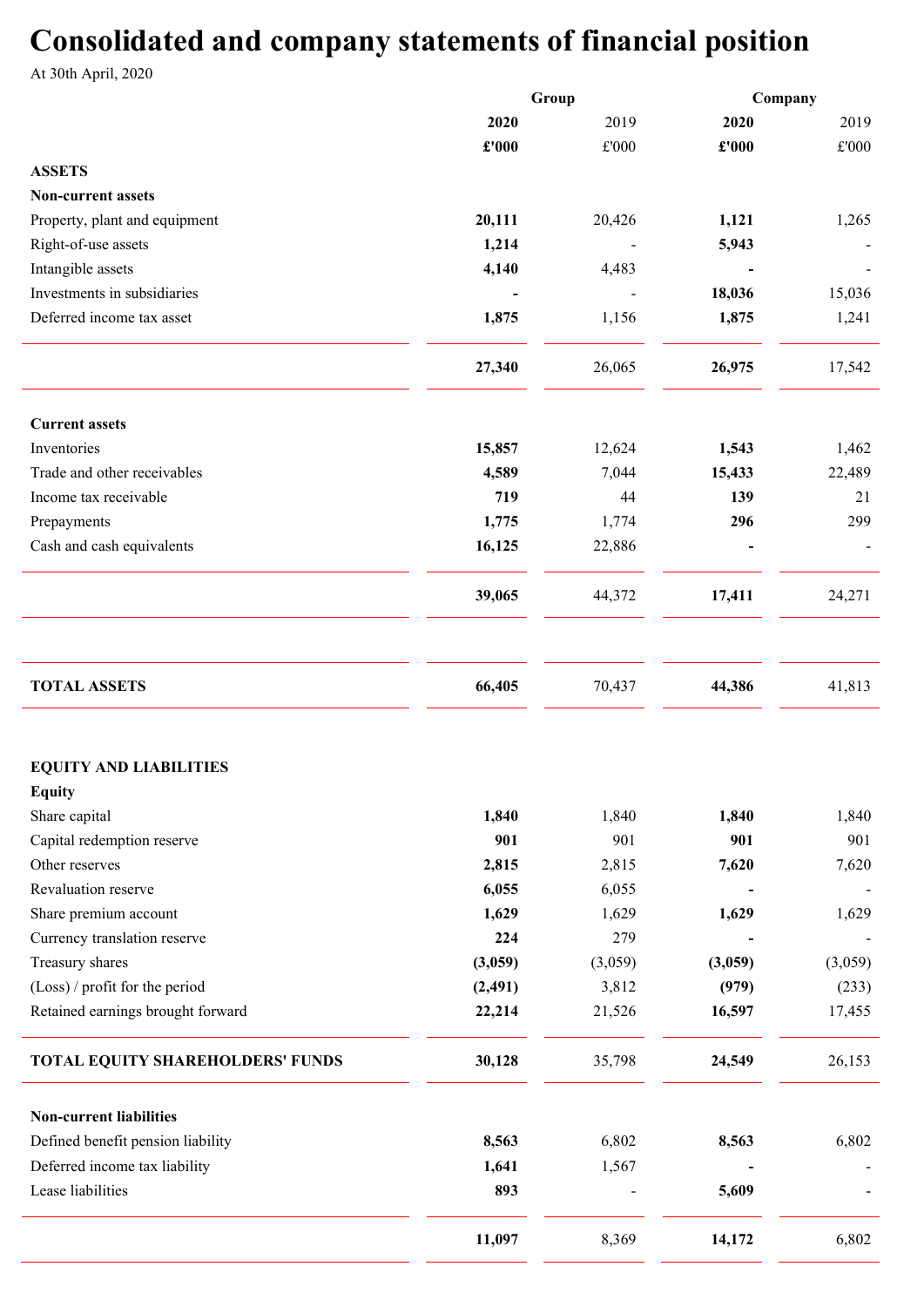| <b>Current liabilities</b>          |                          |                |        |        |
|-------------------------------------|--------------------------|----------------|--------|--------|
| Bank overdraft                      | $\overline{\phantom{a}}$ | $\blacksquare$ | 391    | 582    |
| Trade and other payables            | 24,679                   | 25,375         | 4,891  | 8,276  |
| Income tax payable                  | 165                      | 895            |        |        |
| Lease liabilities                   | 336                      |                | 383    |        |
|                                     |                          |                |        |        |
|                                     | 25,180                   | 26,270         | 5,665  | 8,858  |
|                                     |                          |                |        |        |
|                                     |                          |                |        |        |
| <b>TOTAL EQUITY AND LIABILITIES</b> | 66,405                   | 70,437         | 44,386 | 41,813 |
|                                     |                          |                |        |        |
|                                     |                          |                |        |        |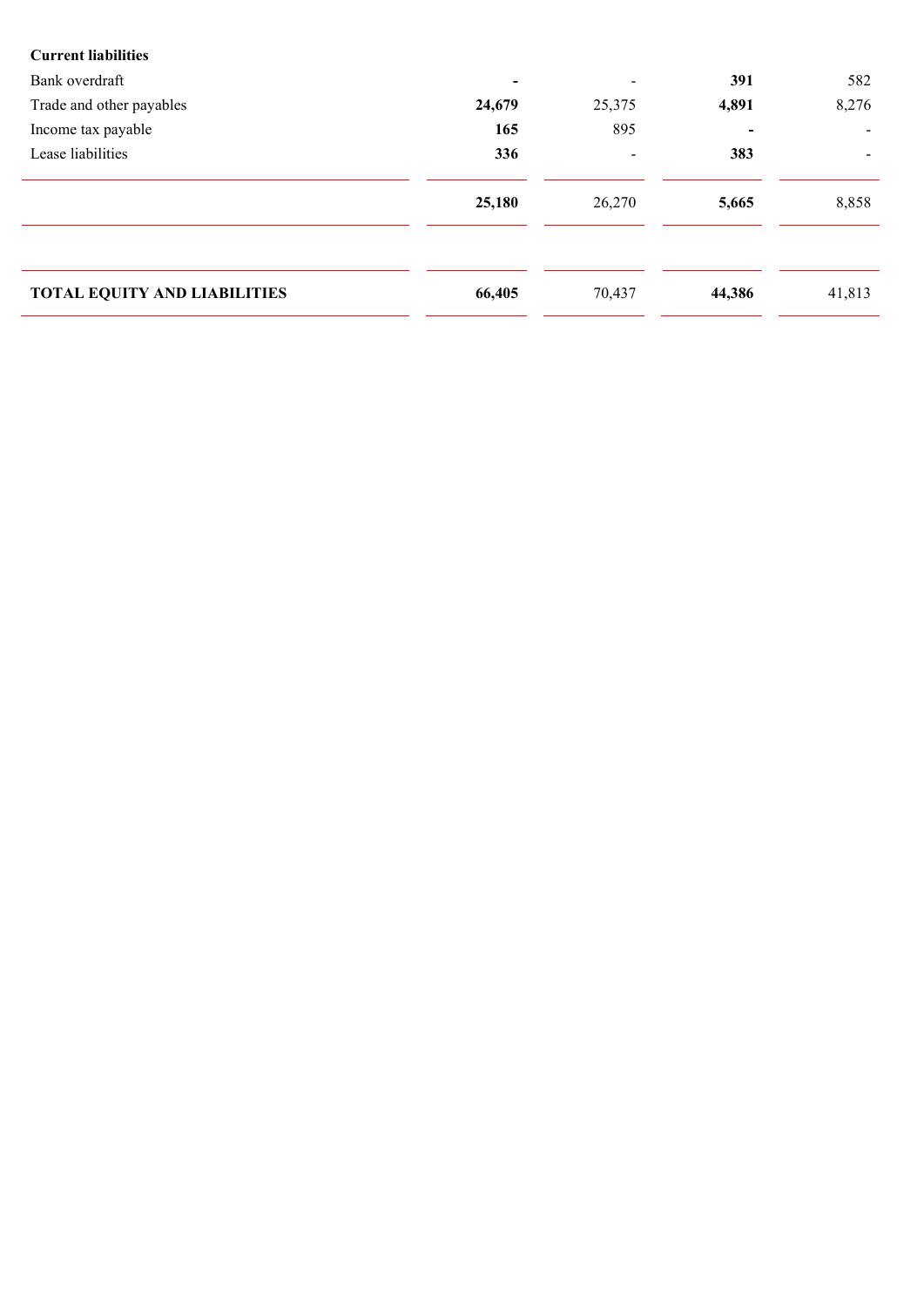# Consolidated and company cash flow statements

| For the period ended 30th April, 2020                                                                       | Group    |          | Company  |          |  |
|-------------------------------------------------------------------------------------------------------------|----------|----------|----------|----------|--|
|                                                                                                             | 2020     | 2019     | 2020     | 2019     |  |
|                                                                                                             | £'000    | £'000    | £'000    | £'000    |  |
| (Loss) / profit before taxation                                                                             | (3,253)  | 4,787    | 1,129    | (312)    |  |
| Adjustments to reconcile profit before taxation to net cash inflow / (outflow) from<br>operating activities |          |          |          |          |  |
| Past service pension costs                                                                                  |          | 1,198    |          | 1,198    |  |
| IFRS 15 working capital adjustment                                                                          |          | (144)    |          | (144)    |  |
| Depreciation charge                                                                                         | 1,671    | 1,318    | 1,001    | 551      |  |
| Amortisation charge                                                                                         | 631      | 375      |          |          |  |
| Net increase of impairment in investment in subsidiary undertaking                                          |          |          |          | 168      |  |
| Profit on sale of fixed assets                                                                              | (104)    | (80)     | (93)     | (60)     |  |
| Dividends received                                                                                          |          |          | (2,345)  | (690)    |  |
| Finance costs                                                                                               | 134      | 209      | 412      | 249      |  |
| Foreign exchange gains / (losses)                                                                           | 10       | (460)    |          |          |  |
| Increase in inventories                                                                                     | (1, 445) | (958)    | (81)     | (445)    |  |
| Decrease / (increase) in receivables                                                                        | 3,019    | 7,573    | 4,057    | (1, 384) |  |
| Decrease / (increase) in prepayments                                                                        | 25       | (647)    | 3        | 36       |  |
| (Decrease) / increase in payables                                                                           | (1,021)  | (1,849)  | (3, 462) | 1,992    |  |
| (Decrease) / increase in progress payments                                                                  | (1,611)  | (828)    | 571      | 80       |  |
| Pension fund payments                                                                                       | (600)    | (600)    | (600)    | (600)    |  |
| Cash (invested in) / generated from operating activities                                                    | (2,544)  | 9,894    | 592      | 639      |  |
|                                                                                                             |          |          |          |          |  |
| Net interest received / (paid)                                                                              | 66       | (23)     | (59)     | (63)     |  |
| Taxation (paid) / received                                                                                  | (848)    | (797)    | 30       | (36)     |  |
| Net cash (outflow) / inflow from operating activities                                                       | (3,326)  | 9,074    | 563      | 540      |  |
| <b>Investing activities</b>                                                                                 |          |          |          |          |  |
| Payments for acquisitions, net of cash acquired                                                             | (1, 178) |          |          |          |  |
| Dividends received from subsidiaries                                                                        |          |          | 1,895    | 690      |  |
| Purchase of property, plant and equipment                                                                   | (721)    | (891)    | (409)    | (284)    |  |
| Proceeds on disposal of property, plant and equipment                                                       | 128      | 199      | 101      | 176      |  |
| Net cash (outflow) / inflow from investing activities                                                       | (1,771)  | (692)    | 1,587    | 582      |  |
| <b>Financing activities</b>                                                                                 |          |          |          |          |  |
| Lease payments                                                                                              | (268)    |          | (597)    |          |  |
| Dividends paid                                                                                              | (1, 362) | (1, 362) | (1, 362) | (1,362)  |  |
| Net cash outflow from financing activities                                                                  | (1,630)  | (1, 362) | (1,959)  | (1, 362) |  |
| (Decrease) / increase in cash and cash equivalents                                                          | (6, 727) | 7,020    | 191      | (240)    |  |
| Opening cash and cash equivalents / (bank overdraft)                                                        | 22,886   | 15,884   | (582)    | (342)    |  |
| Exchange differences on cash and cash equivalents                                                           | (34)     | (18)     |          |          |  |
| Closing cash and cash equivalents / (bank overdraft)                                                        | 16,125   | 22,886   | (391)    | (582)    |  |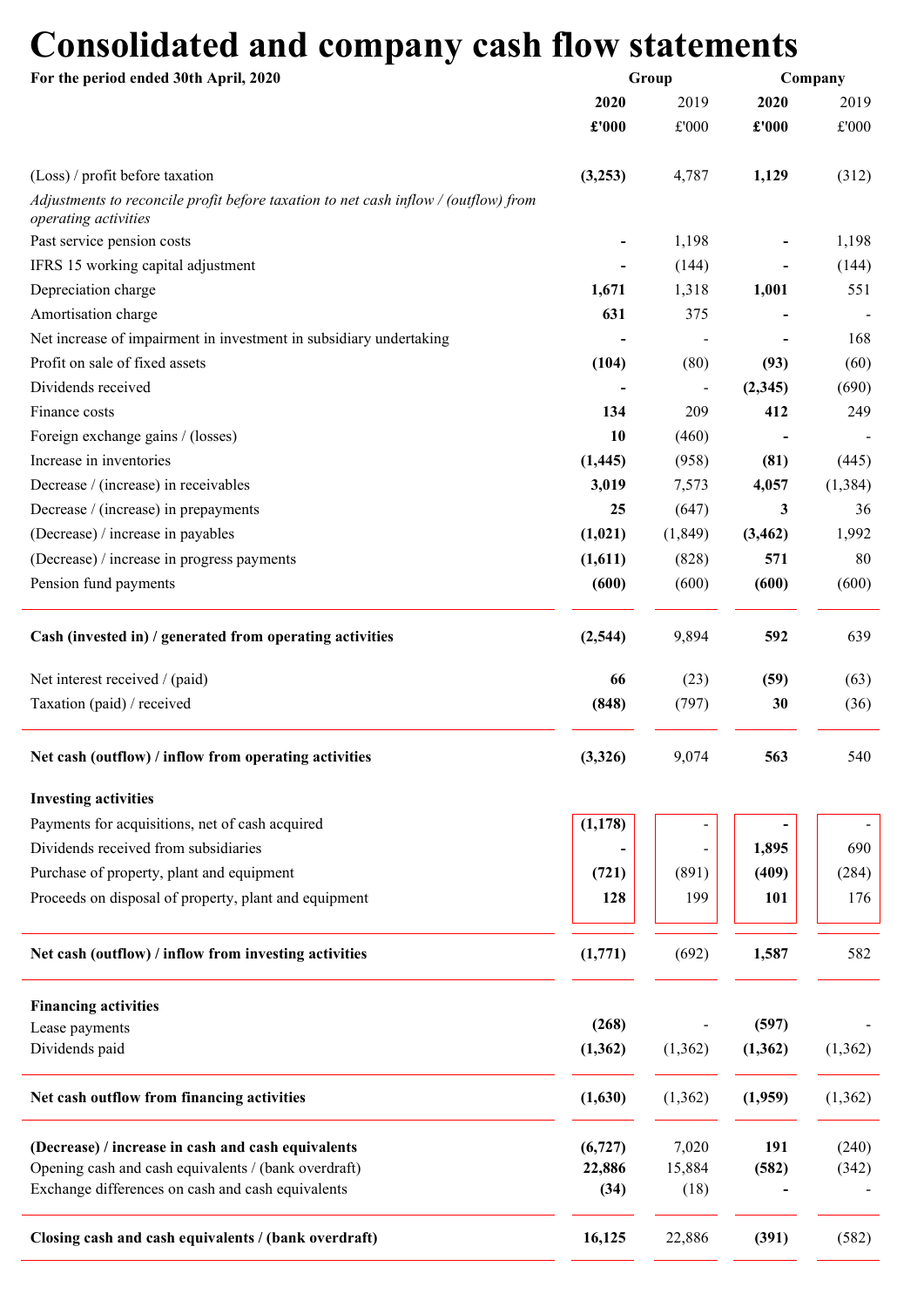The financial information set out above does not constitute the Company's statutory accounts for the periods ended 30th April, 2020 or 27<sup>th</sup> April, 2019 but is derived from those accounts. Statutory accounts for 2019 have been delivered to the Registrar of Companies, and those for 2020 will be delivered following the Company's Annual General Meeting. The auditors have reported on those accounts; their reports were unqualified and did not contain a statement under section 498 (2) or (3) of the Companies Act 2006.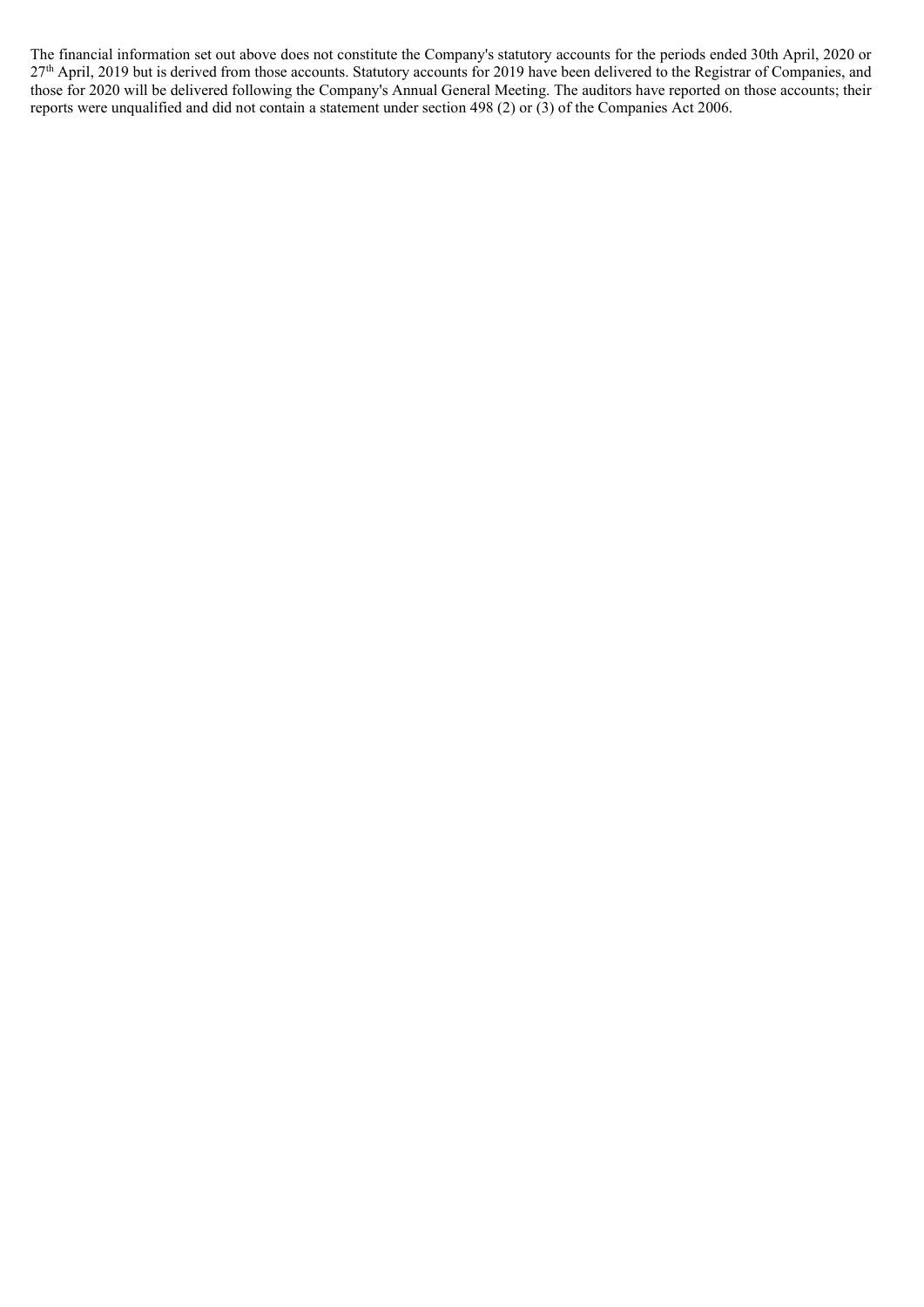### 1 Segment information

The following table presents revenue and profit and certain assets and liability information regarding the Group's divisions for the periods ended 30th April, 2020 and 27th April, 2019. The reporting format is determined by the differences in manufacture and services provided by the Group. The 'Defence' division is engaged in the design, manufacture and service of defence equipment. The 'Forgings' division is engaged in the manufacture of forgings. The 'Petrol Station Superstructures' division is engaged in the design, manufacture, construction, branding, maintenance and restyling of petrol station superstructures. The 'Corporate Branding' division is engaged in the design, manufacture, installation and service of corporate brandings.

Management monitors the operating results of its business units separately for the purpose of making decisions about resource allocation and performance assessment. Group financing (including finance costs and finance revenue) and income taxes are managed on a group basis and are not allocated to operating segments.

|                                                                     | 'Defence'                             |               | 'Forgings' |               | 'Petrol Station               |               | 'Corporate     |               | Total                                 |                 |
|---------------------------------------------------------------------|---------------------------------------|---------------|------------|---------------|-------------------------------|---------------|----------------|---------------|---------------------------------------|-----------------|
|                                                                     |                                       |               |            |               | Superstructures'              |               | Branding'      |               |                                       |                 |
|                                                                     | 2020                                  | 2019          | 2020       | 2019          | 2020                          | 2019          | 2020           | 2019          | 2020                                  | 2019            |
|                                                                     | $\pmb{\pounds}^{\bullet}\mathbf{000}$ | $\pounds 000$ | £'000      | $\pounds 000$ | $\pmb{\pounds}^{\text{r}}000$ | $\pounds 000$ | $\pounds$ '000 | $\pounds 000$ | $\pmb{\pounds}^{\bullet}\mathbf{000}$ | $\pounds 000$   |
| Revenue                                                             |                                       |               |            |               |                               |               |                |               |                                       |                 |
| From external customers                                             | 23,464                                | 26,678        | 11,482     | 15,695        | 11,910                        | 15,871        | 14,297         | 19,464        | 61,153                                | 77,708          |
| From other segments                                                 |                                       |               |            |               | 386                           | 450           | 123            | 226           | 509                                   | 676             |
| Segment revenue                                                     | 23,464                                | 26,678        | 11,482     | 15,695        | 12,296                        | 16,321        | 14,420         | 19,690        | 61,662                                | 78,384          |
| <b>Segment result</b>                                               | (289)                                 | 2,836         | (340)      | (442)         | 3                             | 2,055         | (2, 493)       | 1,745         | (3, 119)                              | 6,194           |
| Past service pension costs                                          |                                       |               |            |               |                               |               |                |               | $\overline{a}$                        | (1, 198)        |
| Net finance costs                                                   |                                       |               |            |               |                               |               |                |               | (134)                                 | (209)           |
| (Loss) / profit before taxation<br>Taxation                         |                                       |               |            |               |                               |               |                |               | (3,253)<br>762                        | 4,787<br>(975)  |
| (Loss) / profit for the period                                      |                                       |               |            |               |                               |               |                |               | (2, 491)                              | 3,812           |
| <b>Segmental assets</b>                                             | 26,666                                | 29,942        | 3,570      | 8,988         | 8,382                         | 10,787        | 10,740         | 9,291         | 49,358                                | 59,008          |
| Unallocated assets (see below)                                      |                                       |               |            |               |                               |               |                |               | 17,047                                | 11,429          |
| Total assets                                                        |                                       |               |            |               |                               |               |                |               | 66,405                                | 70,437          |
| <b>Segmental liabilities</b><br>Unallocated liabilities (see below) | 16,639                                | 19,500        | 1,285      | 6,125         | 2,274                         | 4,330         | 4,922          | 2,806         | 25,120<br>11,157                      | 32,761<br>1,878 |
| <b>Total liabilities</b>                                            |                                       |               |            |               |                               |               |                |               | 36,277                                | 34,639          |
| Capital expenditure<br>Depreciation                                 | 80<br>222                             | 67<br>77      | 62<br>620  | 406<br>517    | 293<br>346                    | 196<br>488    | 286<br>235     | 118<br>365    | 721<br>1,423                          | 787<br>1,447    |

Unallocated assets include certain fixed assets (including all UK properties), intangible assets, current assets and deferred tax assets. Unallocated liabilities include the defined pension benefit scheme liability and certain current liabilities.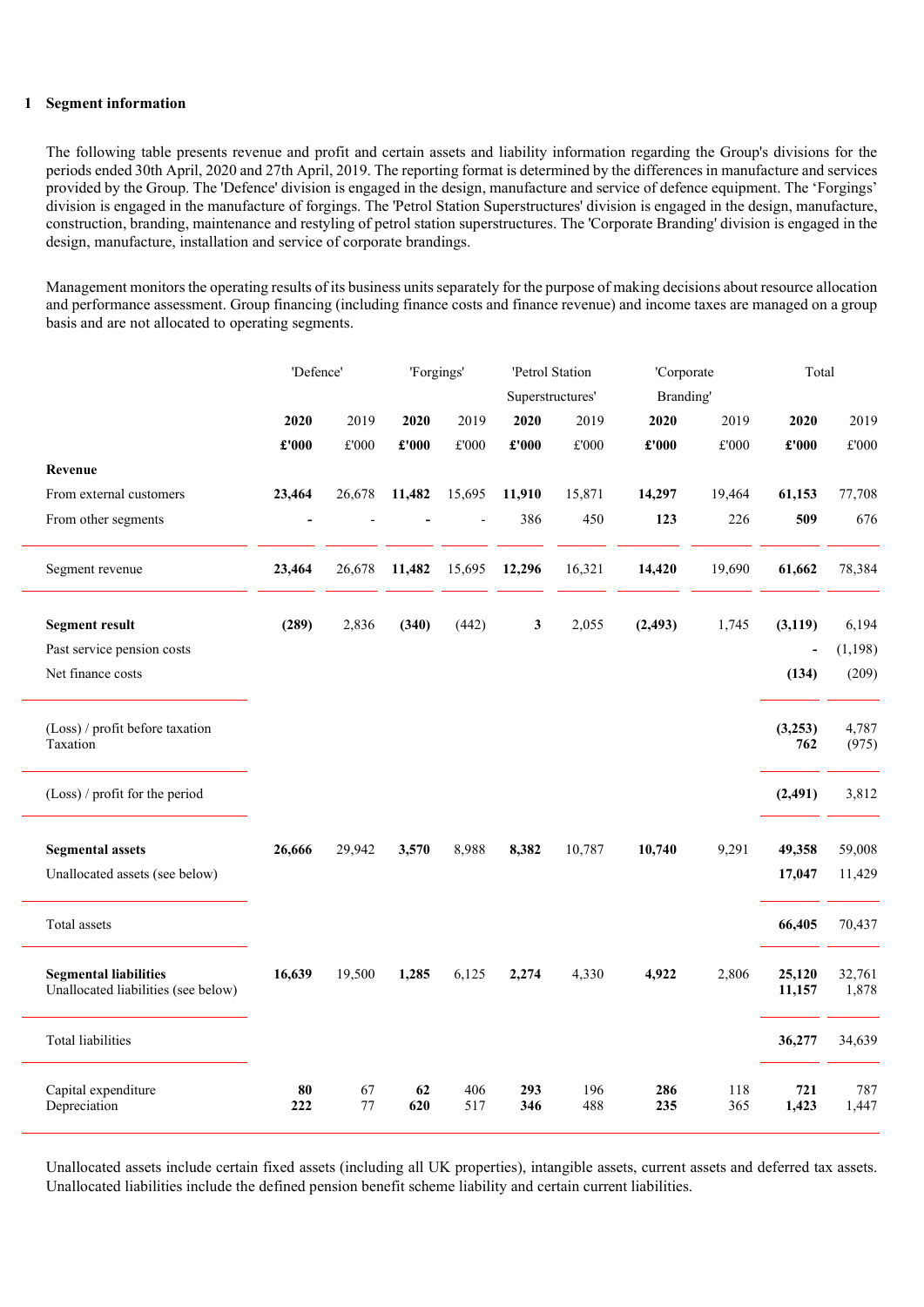## Geographical analysis

The following table presents revenue and expenditure and certain assets and liabilities information by geographical segment for the periods ended 30th April, 2020 and 27th April, 2019. The Group's geographical segments are based on the location of the Group's assets. Revenue from external customers is based on the geographical location of its customers.

|   |                                                                                               |               | United Kingdom        |               | Europe                | Americas                     |                       | Rest of the World        |                          | Total                    |                       |
|---|-----------------------------------------------------------------------------------------------|---------------|-----------------------|---------------|-----------------------|------------------------------|-----------------------|--------------------------|--------------------------|--------------------------|-----------------------|
|   |                                                                                               | 2020<br>£'000 | 2019<br>$\pounds 000$ | 2020<br>£'000 | 2019<br>$\pounds 000$ | 2020<br>£'000                | 2019<br>$\pounds 000$ | 2020<br>£'000            | 2019<br>$\pounds 000$    | 2020<br>£'000            | 2019<br>$\pounds 000$ |
|   | External revenue                                                                              | 21,036        | 30,755                | 30,748        | 33,143                | 8,401                        | 9,572                 | 968                      | 4,238                    | 61,153                   | 77,708                |
|   | Non-current assets                                                                            | 17,803        | 17,637                | 5,017         | 3,832                 | 4,520                        | 4,596                 | $\overline{\phantom{a}}$ | $\overline{\phantom{a}}$ | 27,340                   | 26,065                |
|   | Current assets                                                                                | 29,004        | 34,301                | 8,378         | 7,670                 | 1,683                        | 2,401                 |                          |                          | 39,065                   | 44,372                |
|   | Liabilities                                                                                   | 30,473        | 31,701                | 5,051         | 2,260                 | 753                          | 679                   |                          | $\overline{\phantom{a}}$ | 36,277                   | 34,640                |
|   | Capital expenditure                                                                           | 477           | 350                   | 244           | 190                   | $\qquad \qquad \blacksquare$ | 351                   |                          |                          | 721                      | 891                   |
|   | Information about major customers                                                             |               |                       |               |                       |                              |                       |                          |                          | 2020                     | 2019                  |
|   | Revenue from major customers arising from sales reported in the 'Defence' segment:            |               |                       |               |                       |                              |                       |                          |                          | $\pounds 000$            | $\pounds 000$         |
|   | Customer 1                                                                                    |               |                       |               |                       |                              |                       |                          |                          | $\overline{\phantom{0}}$ | 10,871                |
|   | Customer 1                                                                                    |               |                       |               |                       |                              |                       |                          |                          | 12,633                   |                       |
|   | Revenue from major customers arising from sales reported in the 'Corporate Branding' segment: |               |                       |               |                       |                              |                       |                          |                          |                          |                       |
|   | Customer 1                                                                                    |               |                       |               |                       |                              |                       |                          |                          |                          | 11,905                |
|   | Customer 1                                                                                    |               |                       |               |                       |                              |                       |                          |                          | 3,841                    |                       |
| 2 | <b>Employee information</b>                                                                   |               |                       |               |                       |                              |                       |                          |                          | 2020                     | 2019                  |
|   |                                                                                               |               |                       |               |                       |                              |                       |                          |                          | <b>Number</b>            | Number                |
|   | The average number of employees, including executive directors, during the period was:        |               |                       |               |                       |                              |                       |                          |                          |                          |                       |
|   | Production                                                                                    |               |                       |               |                       |                              |                       |                          |                          | 252                      | 264                   |
|   | Technical                                                                                     |               |                       |               |                       |                              |                       |                          |                          | 66                       | 65                    |
|   | Distribution                                                                                  |               |                       |               |                       |                              |                       |                          |                          | 45                       | $27\,$                |
|   | Administration                                                                                |               |                       |               |                       |                              |                       |                          |                          | 85                       | 91                    |
|   |                                                                                               |               |                       |               |                       |                              |                       |                          |                          | 448                      | 447                   |
|   |                                                                                               |               |                       |               |                       |                              |                       |                          |                          |                          |                       |
|   | (a) Staff costs                                                                               |               |                       |               |                       |                              |                       |                          |                          | 2020                     | 2019                  |
|   | Including executive directors, employment costs were as follows:                              |               |                       |               |                       |                              |                       |                          |                          | £'000                    | $\pounds 000$         |
|   | Wages and salaries                                                                            |               |                       |               |                       |                              |                       |                          |                          | 16,893                   | 17,609                |
|   | Social Security costs                                                                         |               |                       |               |                       |                              |                       |                          |                          | 2,629                    | 1,934                 |
|   | Other pension costs                                                                           |               |                       |               |                       |                              |                       |                          |                          | 870                      | 666                   |
|   |                                                                                               |               |                       |               |                       |                              |                       |                          |                          | 20,392                   | 20,209                |
|   |                                                                                               |               |                       |               |                       |                              |                       |                          |                          |                          |                       |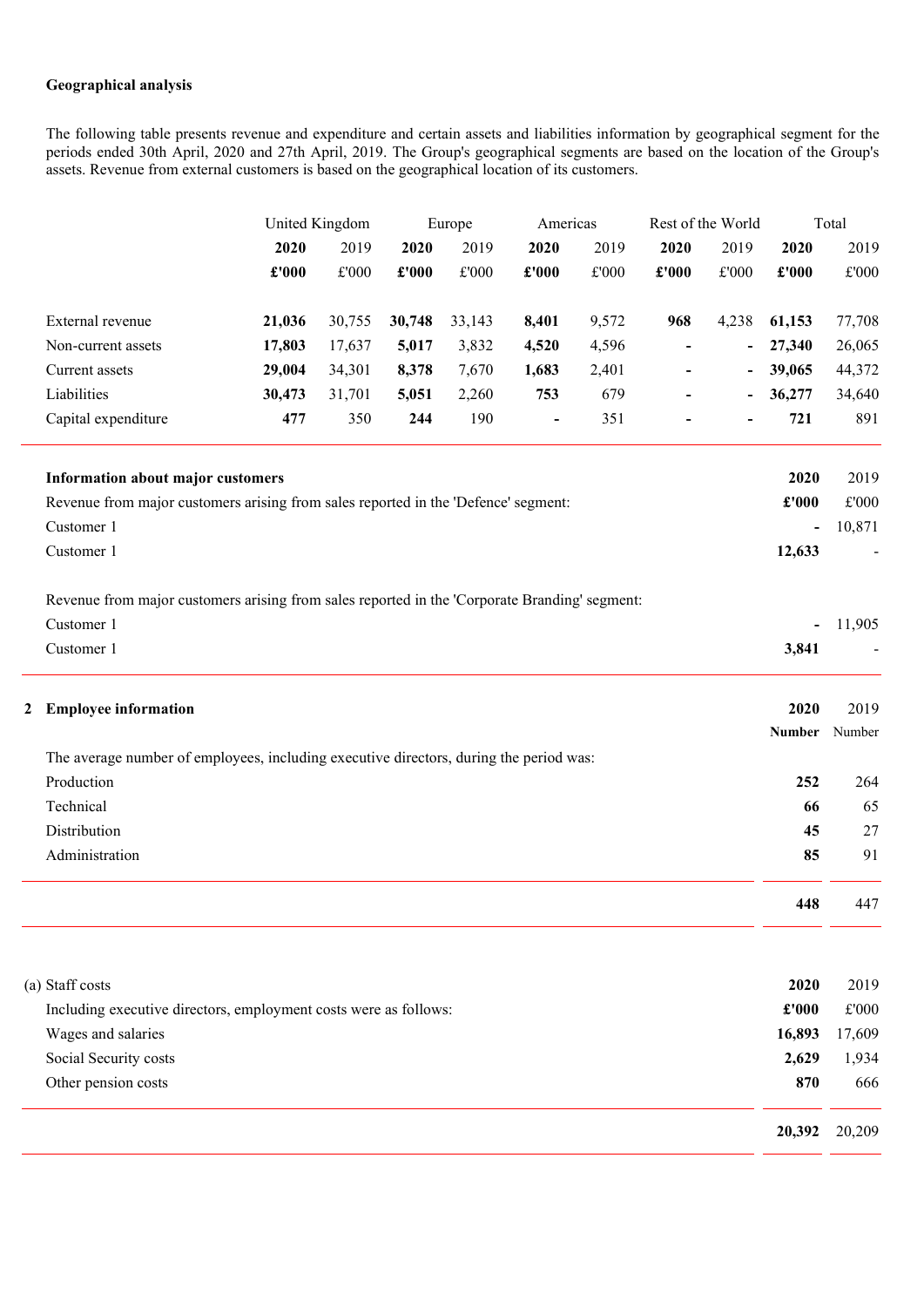|                                                    | 2020                     | 2019  |
|----------------------------------------------------|--------------------------|-------|
| (b) Directors' emoluments                          | £'000                    | £'000 |
| Aggregate directors' emoluments                    | 1,300                    | 1,672 |
| Pension contributions                              | 33                       | 47    |
|                                                    | 1,333                    | 1,719 |
| 3 Past service pension costs                       | 2020                     | 2019  |
|                                                    | $\pounds 000$            | £'000 |
| Guaranteed minimum pension equalisation adjustment | $\overline{\phantom{0}}$ | 1,198 |
|                                                    |                          | 1,198 |

# 4 (a) Taxation

| The charge for taxation comprises:                                       | 2020  | 2019  |
|--------------------------------------------------------------------------|-------|-------|
|                                                                          | £'000 | £'000 |
| <b>Current tax</b>                                                       |       |       |
| United Kingdom corporation tax                                           | (510) | 540   |
| Adjustments in respect of previous years                                 | 165   | (16)  |
| Foreign corporation tax                                                  | (203) | 635   |
| Group current tax                                                        | (548) | 1,159 |
| Deferred tax<br>Origination and reversal of temporary differences        | (95)  | (247) |
| Adjustments in respect of prior years                                    | (153) | 63    |
| Change in tax rate                                                       | 34    |       |
| Group deferred tax                                                       | (214) | (184) |
| Tax on (loss) / profit                                                   | (762) | 975   |
| Tax relating to items charged or credited to other comprehensive income: |       |       |
| <b>Deferred tax</b>                                                      |       |       |
| Deferred tax on measurement gains on pension scheme current year         | 545   | 69    |
| Deferred tax on revaluation surplus on land and buildings                | (110) |       |
| Deferred tax in the Consolidated statement of comprehensive income       | 435   | 69    |
|                                                                          |       |       |

# (b) Factors affecting the tax charge for the year

The tax assessed for the period differs to the standard rate of corporation tax in the UK (19%) (2019 - 19%). The differences are explained below: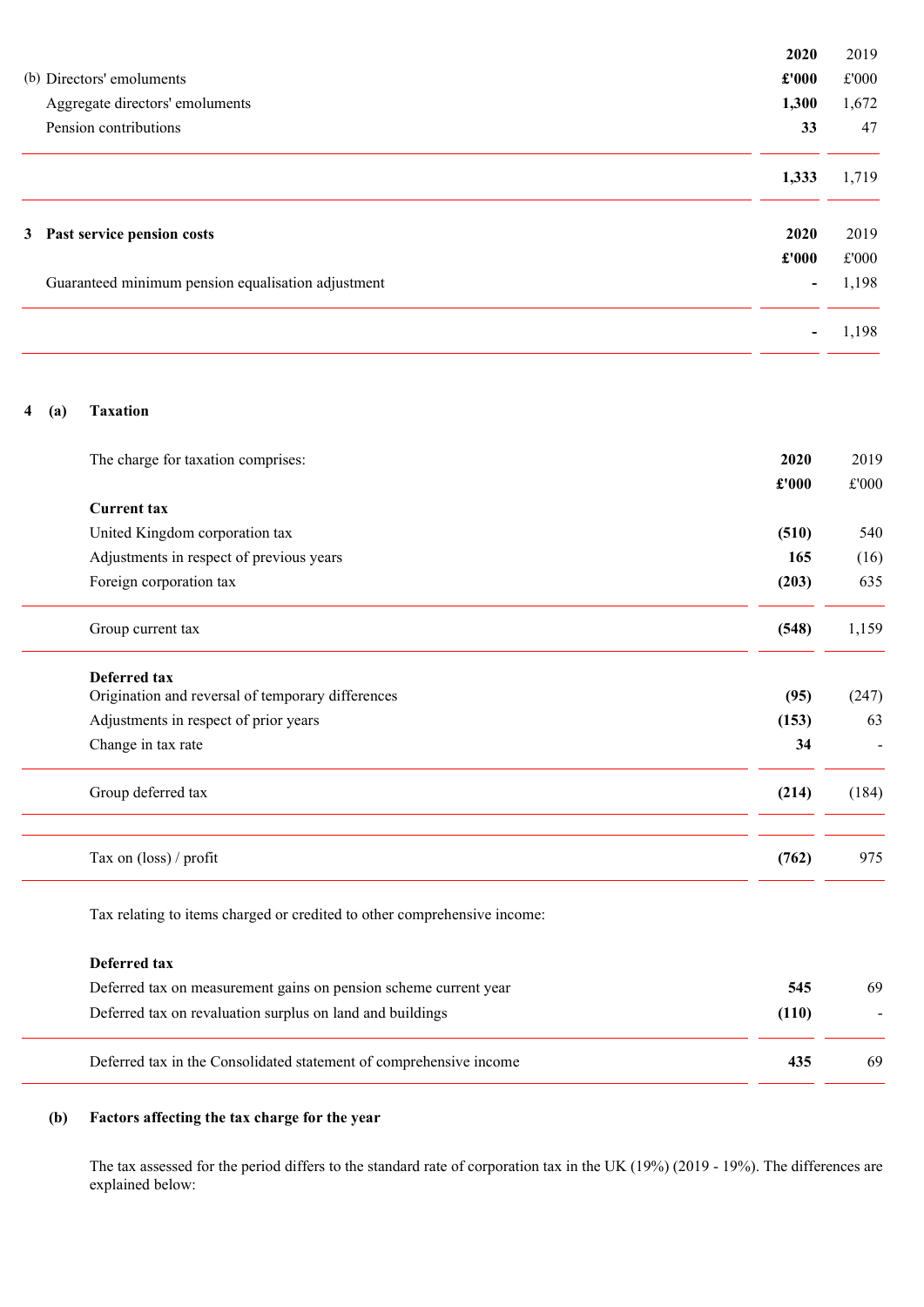|                                                                                      | 2020<br>£'000 | 2019<br>£'000 |
|--------------------------------------------------------------------------------------|---------------|---------------|
| (Loss) / profit before tax                                                           | (3,253)       | 4,787         |
| $(Loss)$ / profit multiplied by standard rate of corporation tax of 19% (2019 - 19%) | (618)         | 910           |
| Expenses not deductible for tax purposes                                             | (420)         | (102)         |
| Adjustments in respect of overseas tax rates                                         | 230           | 120           |
| Current tax adjustment in respect of prior periods                                   | 165           | (16)          |
| Deferred tax adjustment in respect of prior periods                                  | (153)         | 63            |
| Deferred tax adjustment in respect of change in rate                                 | 34            |               |
| Total tax charge for the period                                                      | (762)         | 975           |

## (c) Factors affecting future tax charge

A change to the main UK corporation tax rate was enacted in a budget resolution on 17th March, 2020. From 1 April, 2020 the enacted rate remains at 19%, cancelling the previously enacted rate reduction to 17%. Deferred tax at 30th April, 2020 has therefore been provided at 19%. Deferred tax in relation to intangibles recognised on the acquisition of 'MSI-Sign Group B.V.' has been provided at 25%, being the main corporation tax rate in The Netherlands.

## 5 Earnings per share

The calculation of basic earnings per share is based on:

- (a) Loss for the period attributable to equity holders of the parent of £2,491,000 (2019 profit of £3,812,000).
- (b) 16,504,691 (2019 16,504,691) Ordinary shares, being the weighted average number of Ordinary shares in issue.

This represents 18,396,073 (2019 - 18,396,073) being the weighted average number of Ordinary shares in issue less 1,891,382 (2019 - less 1,891,382) being the weighted average number of shares both held within the ESOT 245,048 (2019 - 245,048) and purchased by the Company 1,646,334 (2019 - 1,646,334).

The share options issued in the period do not have a dilutive effect on the loss for the period.

| 6 | Dividends paid and proposed                                                                       | 2020<br>£'000 | 2019<br>£'000 |
|---|---------------------------------------------------------------------------------------------------|---------------|---------------|
|   | Declared and paid during the year                                                                 |               |               |
|   | On Ordinary shares                                                                                |               |               |
|   | Final dividend for 2019: 6.50p (2018 - 6.50p)                                                     | 1,073         | 1,073         |
|   | Interim dividend for 2020: 1.75p (2019 - 1.75p)                                                   | 289           | 289           |
|   |                                                                                                   | 1,362         | 1,362         |
|   | Proposed for approval by shareholders at the AGM<br>Final dividend for 2020: 1.75p (2019 - 6.50p) | 289           | 1,073         |
|   |                                                                                                   |               |               |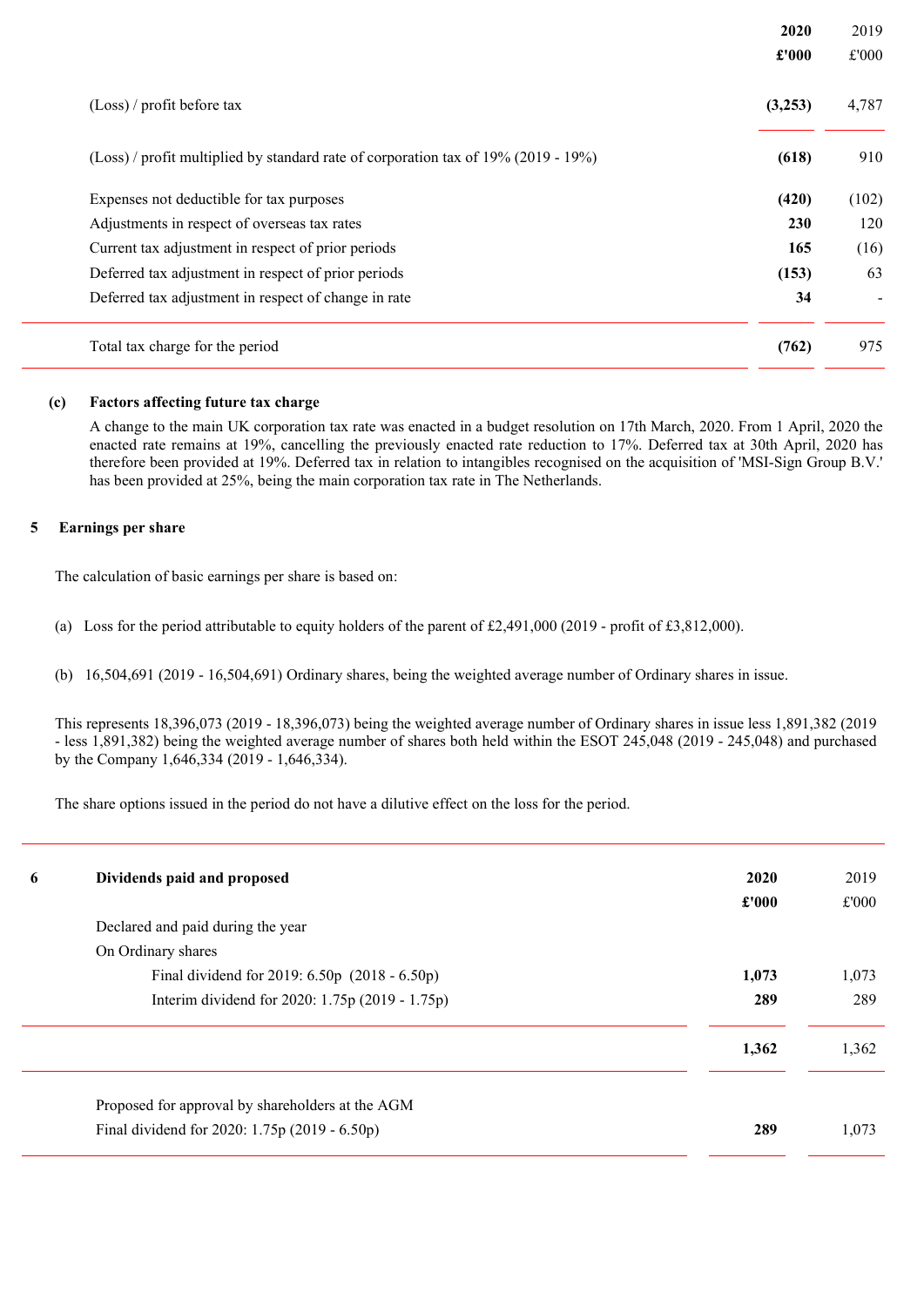### 7 Trade and other receivables

|                                         | Group                    |                | Company                  |                |
|-----------------------------------------|--------------------------|----------------|--------------------------|----------------|
|                                         | 2020                     | 2019           | 2020                     | 2019           |
|                                         | £'000                    | £'000          | £'000                    | £'000          |
| Trade receivables                       | 4,413                    | 6,913          | 932                      | 3,456          |
| Retentions on contracts                 | $\blacksquare$           | 113            | $\overline{\phantom{0}}$ | $\blacksquare$ |
| Amounts owed by subsidiary undertakings | $\overline{\phantom{0}}$ | $\blacksquare$ | 14,422                   | 19,029         |
| Other receivables                       | 176                      | 18             | 79                       | $\overline{4}$ |
|                                         | 4,589                    | 7,044          | 15,433                   | 22,489         |

The aggregate amount of costs incurred and recognised profits to date on contracts is £11,858,000 (2019 - £15,819,000).

(a) Trade receivables are denominated in the following currencies:

|                  | Group |               | Company        |                |
|------------------|-------|---------------|----------------|----------------|
|                  | 2020  | 2019          | 2020           | 2019           |
|                  | £'000 | $\pounds 000$ | £'000          | £'000          |
| Sterling         | 1,551 | 3,674         | 838            | 2,751          |
| Euro             | 2,319 | 2,141         | 94             | 701            |
| US dollar        | 349   | 778           | $\blacksquare$ | ۰              |
| Other currencies | 194   | 320           | $\blacksquare$ | $\overline{4}$ |
|                  | 4,413 | 6,913         | 932            | 3,456          |

Trade receivables are non-interest bearing and are generally on 30 day terms and are shown net of provision for impairment. The aged analysis of trade receivables after impairment is as follows:

| Group | Total | Not past due | $<$ 30 | $30 - 60$ | 60-90 | > 90   |
|-------|-------|--------------|--------|-----------|-------|--------|
|       |       |              | days   | days      | days  | days   |
|       | £'000 | £'000        | £'000  | £'000     | £'000 | £'000  |
| 2020  | 4.413 | 2,745        | 343    | 211       | 327   | 787    |
| 2019  | 6.913 | 6,245        | 505    | 148       |       | $\sim$ |

As at 30th April, 2020 trade receivables at a nominal value of £109,000 (2019 - £105,000) were impaired and fully provided. Bad debts of £62,000 (2019 - £65,000) were recovered and bad debts of £68,000 (2019 - £52,000) were incurred.

| Company |       |       |    |    |        |     |
|---------|-------|-------|----|----|--------|-----|
| 2020    | 932   | 865   | 54 |    |        | 3   |
| 2019    | 2,764 | 2,649 | 40 | 81 | $\sim$ | (6) |

As at 30th April, 2020 trade receivables at a nominal value of £73,000 (2019 - £51,000) were impaired and fully provided. Bad debts of £33,000 (2019 - £20,000) were recovered and bad debts of £55,000 (2019 - £39,000) were incurred.

(b) Retentions on contracts are denominated in the following currencies:

|          | Group                    |       | Company                  |                          |
|----------|--------------------------|-------|--------------------------|--------------------------|
|          | 2020                     | 2019  | 2020                     | 2019                     |
|          | $\pounds 000$            | £'000 | £'000                    | £'000                    |
| Sterling | $\overline{\phantom{a}}$ | 113   | $\overline{\phantom{a}}$ | $\sim$                   |
|          | $\overline{\phantom{a}}$ | 113   | $\overline{\phantom{a}}$ | $\overline{\phantom{a}}$ |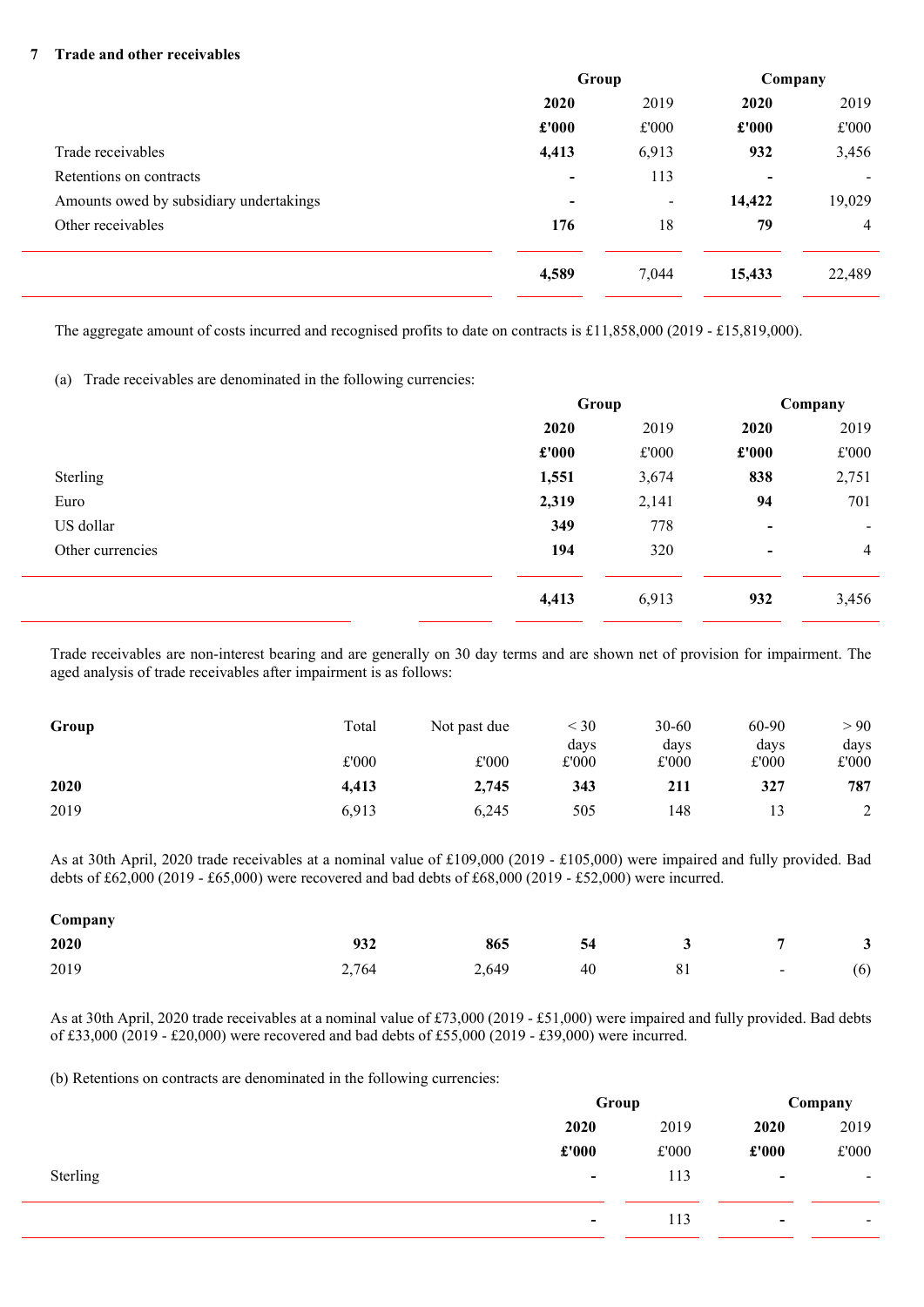Retentions on contracts are non-interest bearing and represent amounts contractually retained by customers on completion of contracts for specific time periods as follows:

| Group   | Total<br>$\pounds 000$   | Up to $6$<br>months<br>£'000 | $6 - 12$<br>months<br>$\pounds 000$ | $12 - 18$<br>months<br>£'000 | $18 - 24$<br>months<br>$\pounds 000$ |
|---------|--------------------------|------------------------------|-------------------------------------|------------------------------|--------------------------------------|
| 2020    | $\overline{\phantom{a}}$ | -                            | -                                   | $\overline{\phantom{a}}$     | $\overline{\phantom{a}}$             |
| 2019    | 113                      | 93                           | 20                                  | $\overline{\phantom{a}}$     | $\overline{\phantom{a}}$             |
| Company |                          |                              |                                     |                              |                                      |
| 2020    | $\blacksquare$           | $\overline{\phantom{a}}$     | -                                   | $\overline{\phantom{a}}$     |                                      |
| 2019    | ٠.                       | -                            | $\overline{\phantom{a}}$            | $\blacksquare$               | $\blacksquare$                       |

### (c) Intercompany receivables

All amounts due from Group companies are repayable on demand and are not charged interest. The majority of intercompany balances are to group entities with liquid assets and are capable of being repaid on demand. There has been no impairment recognised on intercompany receivables (2019 - £nil).

There are loans to 'MS INTERNATIONAL Estates Limited', which although repayable on demand, are supported by properties which will not be immediately realisable. The directors have assessed the likelihood of default and the loss in the event of default as well as the balance at the reporting date and conclude that there is no material impairment of the receivable.

The amounts receivable at the reporting date can be categorised as:

|                                                     | 2020   | 2019   |
|-----------------------------------------------------|--------|--------|
|                                                     | £'000  | £'000  |
| Amounts due from companies backed by liquid assets  | 7,530  | 7,219  |
| Amounts due from 'MS INTERNATIONAL Estates Limited' | 6,892  | 11,810 |
|                                                     | 14,422 | 19,029 |

| 8 Cash and cash equivalents / bank overdraft |                          | Group                    |               | Company |  |
|----------------------------------------------|--------------------------|--------------------------|---------------|---------|--|
|                                              | 2020                     | 2019                     | 2020          | 2019    |  |
|                                              | £'000                    | £'000                    | $\pounds 000$ | £'000   |  |
| Cash at bank and in hand                     | 16,125                   | 17,151                   | ۰             |         |  |
| Short-term deposits                          | $\blacksquare$           | 5,735                    | ۰             |         |  |
| Bank overdraft                               | $\overline{\phantom{a}}$ | $\overline{\phantom{a}}$ | (391)         | (582)   |  |
|                                              | 16,125                   | 22,886                   | (391)         | (582)   |  |
|                                              |                          |                          |               |         |  |

## 9 Net funds

| Analysis of net funds     | Group   |                |
|---------------------------|---------|----------------|
|                           | 2020    | 2019           |
|                           | £'000   | £'000          |
| Cash and cash equivalents | 16,125  | 22,886         |
| Lease liabilities         | (1,229) | $\blacksquare$ |
|                           | 14,896  | 22,886         |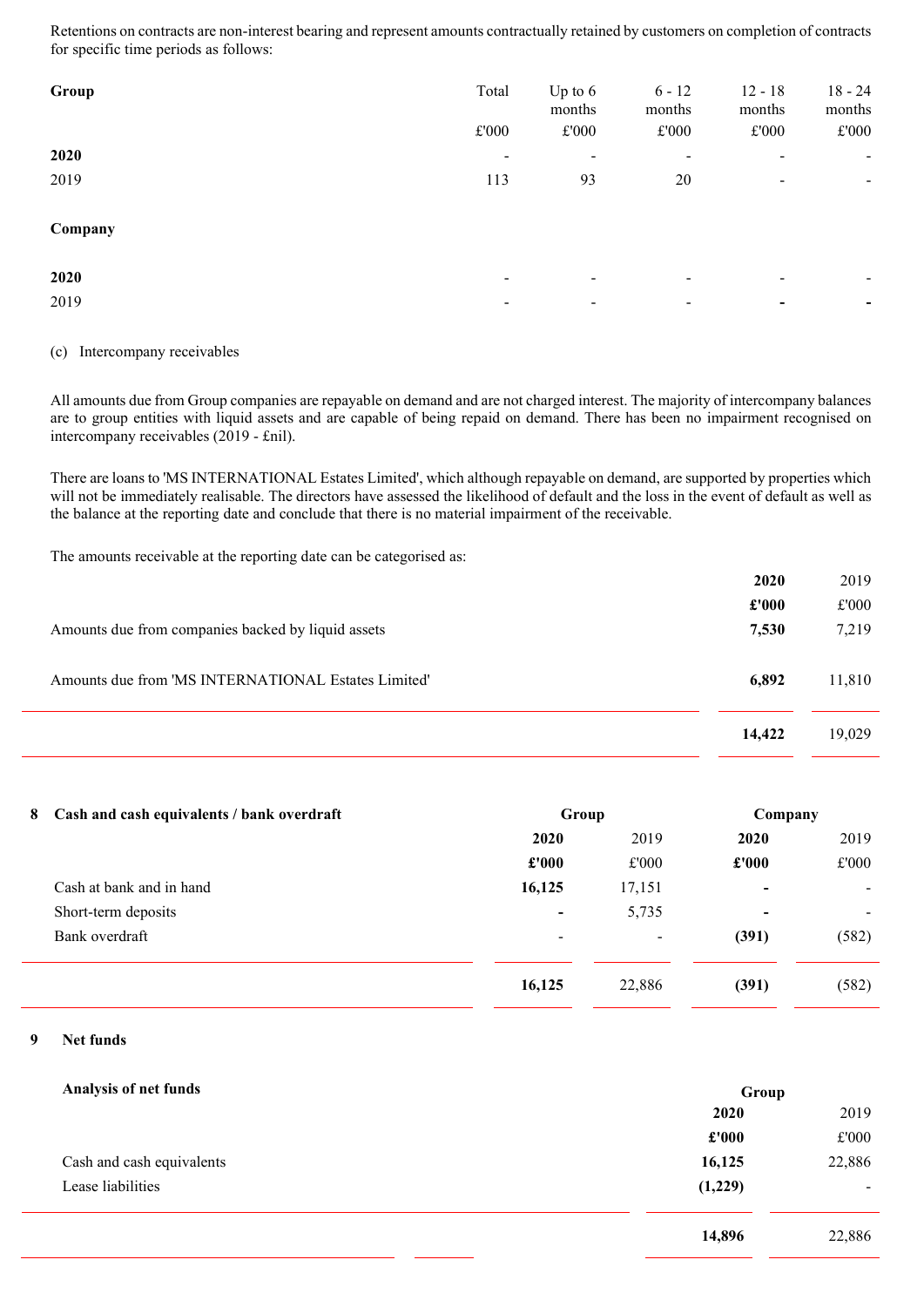### Group movement in net funds

|                                              | Cash / bank<br>overdraft | Lease<br>liabilities     | <b>Total</b> |
|----------------------------------------------|--------------------------|--------------------------|--------------|
|                                              |                          |                          |              |
| Net funds as at 28th April, 2018             | 15,884                   |                          | 15,884       |
| Cash flows                                   | 7,020                    |                          | 7,020        |
| Foreign exchange adjustments                 | (18)                     | $\overline{\phantom{0}}$ | (18)         |
| Net funds as at 27th April, 2019             | 22,886                   |                          | 22,886       |
| Recognised on adoption of IFRS 16            |                          | (781)                    | (781)        |
| Net funds as at 28 <sup>th</sup> April, 2019 | 22,886                   | (781)                    | 22,105       |
| Cash flows                                   | (6, 727)                 | 268                      | (6, 459)     |
| Foreign exchange adjustments                 | (34)                     | 6                        | (28)         |
| Leases on acquisition                        |                          | (501)                    | (501)        |
| New leases                                   |                          | (185)                    | (185)        |
| Other changes                                |                          | (36)                     | (36)         |
| Net funds as at 30 April, 2020               | 16,125                   | (1,229)                  | 14,896       |

### 10 Reserves

### Share Capital

The balance classified as share capital includes the nominal value on issue of the Company's equity share capital, comprising 10p Ordinary shares.

### Capital redemption reserve

The balance classified as capital redemption reserve represents the nominal value of issued share capital of the Company, repurchased.

### Other reserves - Company

Following the transfer of assets held at valuation by the Company, to a subsidiary company, a reserve has been created which is non-distributable. This is equal to the revaluation reserve previously arising.

Additionally, it includes the non-distributable retained reserve for the revaluation reserve previously showing in the Company for properties now transferred to other members of the Group.

### Revaluation reserve

The asset revaluation reserve is used to record increases in the fair value of land and buildings and decreases to the extent that such decrease relates to an increase on the same assets previously recognised in equity. This also includes the impact of the change in the enacted corporation tax rate from 17% to 19% on the related deferred tax provision from prior year.

### Share premium account

The balance classified as special reserve represents the share premium on the issue of the Company's equity share capital.

### Currency translation reserve

The foreign currency translation reserve is used to record exchange differences arising from the translation of the financial statements of foreign subsidiaries. It is also used to record the effect of hedging net investments in foreign operations.